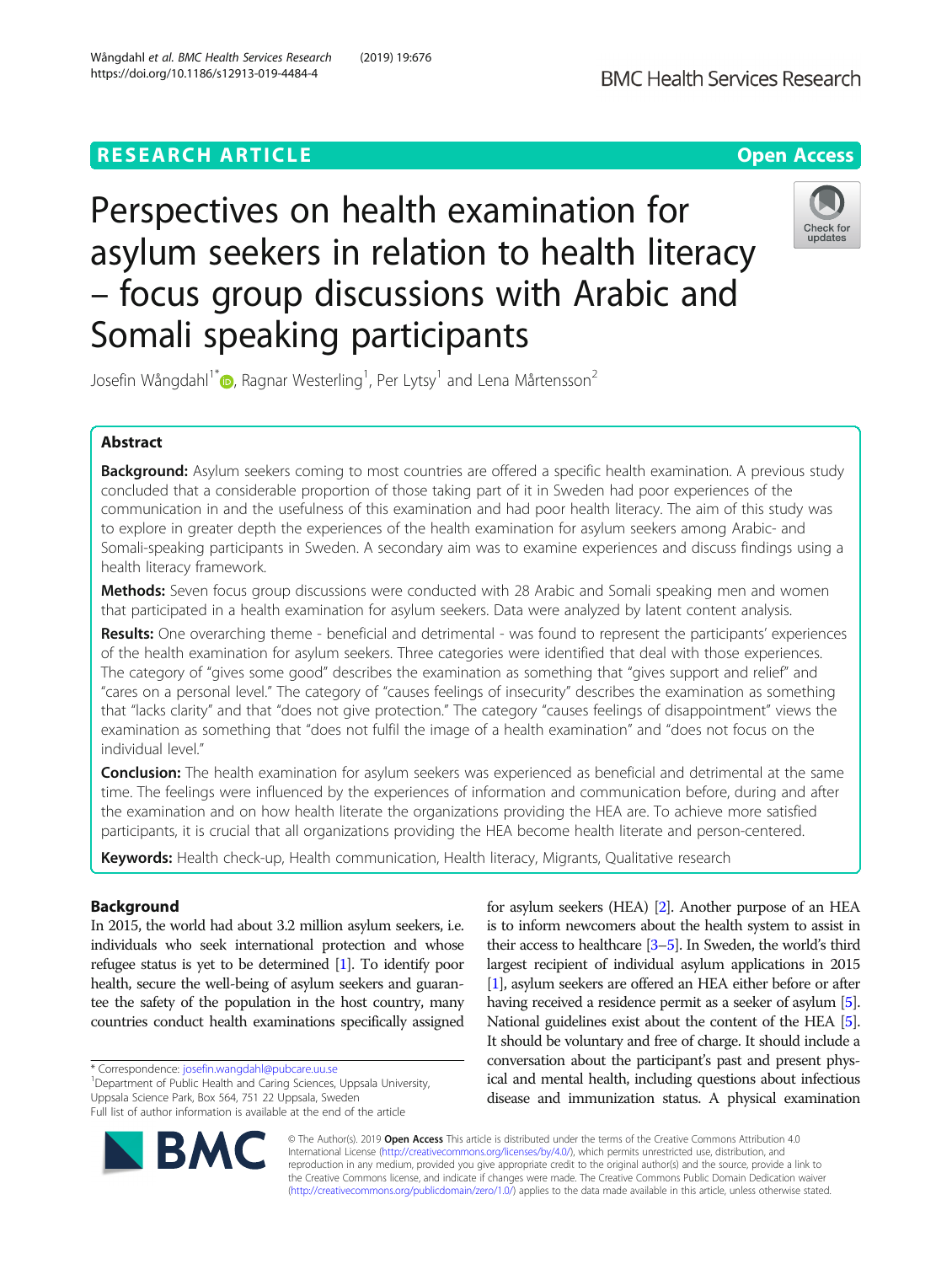and further medical investigations or tests may result from what comes up in the conversation. In addition, information should be given about asylum seekers' rights to access required health and dental care. Thus, the HEA serves a dual purpose: improving and maintaining the health of the individual as well as attempting to prevent infections in society. However, adherence to the guidelines varies, including whether the participant meets with a doctor or a nurse during the HEA.

A report from 2014 shows that only about 40% of asylum seekers in Sweden participate in an HEA [[6](#page-10-0)]. Factors such as different views on health, mistrust of healthcare and barriers related to information and communication may contribute to this relatively low proportion utilizing the HEA [[7,](#page-10-0) [8\]](#page-10-0). These are all factors that can be affected by health literacy (HL). Data from our previous quantitative study regarding the experiences of HEA in Sweden show that a considerable proportion of participants had poor experiences of the communication in and the usefulness of the HEA as well as poor HL [[9\]](#page-10-0). On the individual level, health literacy can be described in short as a person's ability to find, understand, communicate, judge and use health information in order to improve and maintain health during the course of life [\[10\]](#page-10-0). At the system level, an organization can be defined as health literate if it supports persons in navigating in the healthcare system and understanding and using information and services to take care of their health [[11](#page-10-0)]. In this study the integrated conceptual model of HL by Sorensen et al. [\[10](#page-10-0)] was used as a theoretical framework. It combines a conceptual model including different dimensions of HL with a logical model representing the impact of societal, personal and situational factors on HL, and connects HL to health outcomes.

To gain an in-depth understanding of the experiences of the HEA based on the results of the study mentioned above, and to discuss the possible role HL has in the context of HEA, more knowledge is needed about individuals' subjective experiences of the HEA.

## Aim

The aim of this study was to explore, in greater depth, the experiences of the health examination for asylum seekers among Arabic- and Somali-speaking participants in Sweden. A secondary aim was to examine experiences and discuss findings using a health literacy framework.

## Methods

## Study design

The study had a qualitative design, using focus group discussions [[12](#page-10-0)] as the method for data collection. The informal design of focus groups and the interaction between people in the discussions may support them in exploring and clarifying their views in ways that would not be accessible in one-on-one interviews [[13](#page-10-0)]. Thus, this form of data collection stimulates new ideas and insight on the part of participants, allowing them to provide information that the researcher may not originally have considered [[12](#page-10-0)]. Focus groups address the collective view, not the individual one [[12\]](#page-10-0), although individual experiences also emerge in the discussions [[14](#page-10-0)]. The method is often used in cross-cultural research working with ethnic minorities, as the interpersonal communication may uncover shared knowledge in the form of subcultural values or norms [[13\]](#page-10-0).

Ethics approval was sought at the regional ethics committee. However, they deemed that the study design and data collection did not involve potential ethical conflicts, applicable according to Swedish law (Ethical Committee of Clinical Investigation in Uppsala, Dnr: 2013:446). Despite not needing a formal ethical approval, the project adhered to the standards of the Helsinki ethical principles in conducting the study.

## Participants and recruitment

Inclusion criteria were speaking Arabic or Somali fluently, having received a permanent resident permit as a seeker of asylum (i.e. people that have previously been asylum seekers but received a residential permit allowing them to stay in Sweden permanently) and having participated in an HEA in the last 3 years. The languages were chosen before the recruitment of participants based on statistics showing that these were the most common languages spoken by newly arrived refugees taking part in the HEA at the time of the planning of the study [\[15](#page-10-0)]. For ethical reasons, only those having received a residential permit were included. Otherwise potential participants were considered at risk of feeling obliged to participate because of a belief that participation would affect their chances of achieving permanent residential status.

In four cities, in different geographical regions of Sweden, a number of schools offering Swedish for immigrants (SFI) and centers offering civic orientation [[16](#page-10-0)] were contacted and verbally informed about the study. Teachers then informed students and distributed information letters and interest registration forms in Somali and Arabic. Students were also invited to disseminate information about the study to others, i.e. purposive and snowball samplings were used [[17](#page-10-0)]. The letter included information about the purpose of the study, that participation was voluntary, the possibility to withdraw at any time without explanation, and the confidentiality of the treatment and presentation of data. The registration form consisted of questions regarding participation in an HEA, country of birth, gender, age, and education level. The characteristics were collected to create homogeneous focus groups in order to minimize the risk of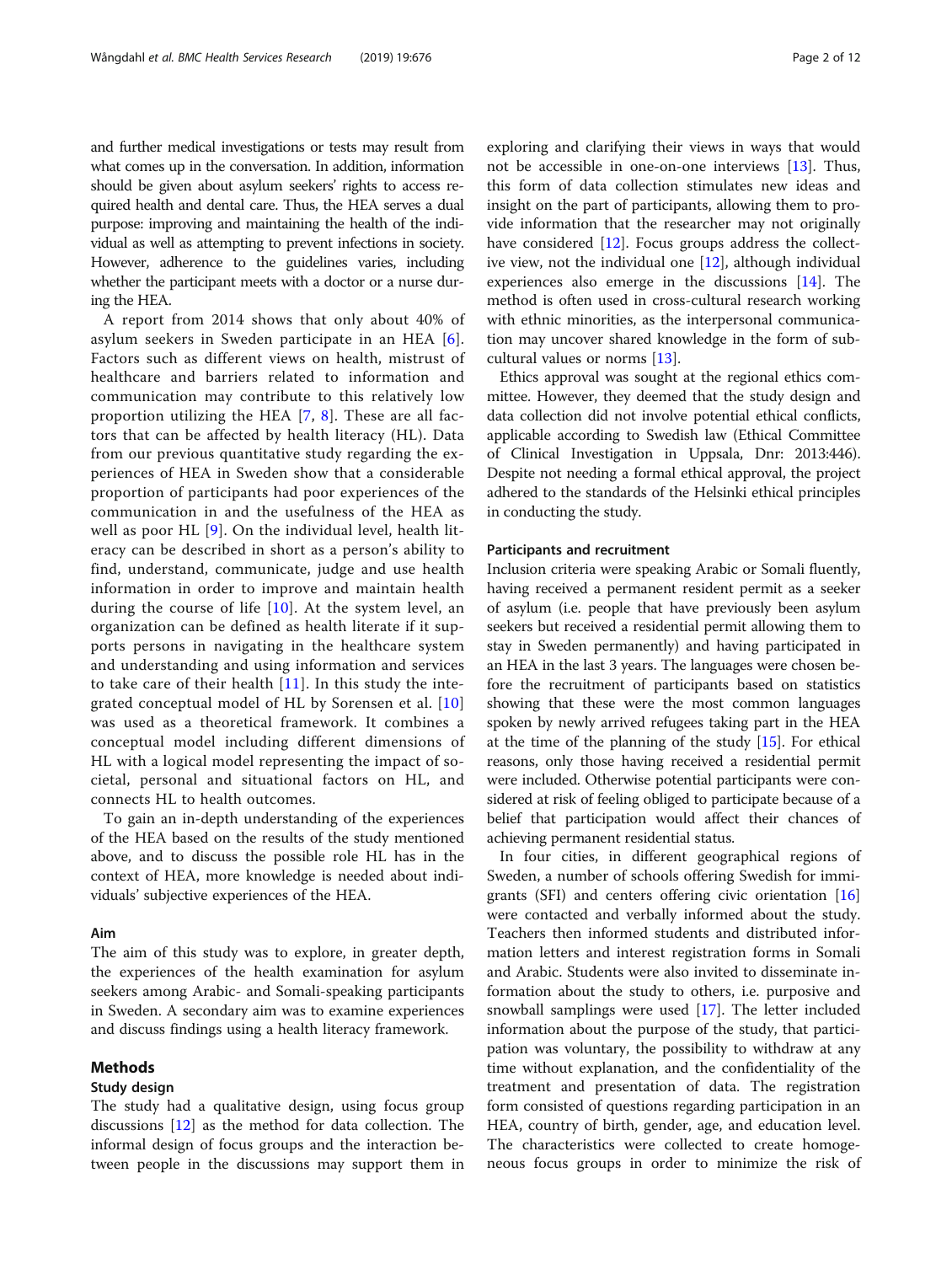constructing focus groups that would inhibit participants from expressing themselves due to possible power relations. Participants with different gender and education level were divided into different groups. The characteristics were also used to secure heterogeneity in the overall study population in order to capture different experiences of the HEA  $[12]$  $[12]$ , i.e. to ensure that participants with different country of birth, gender, age, education level and participation in HEAs at different locations were included. Those who volunteered to participate and had given contact details were then contacted and given practical information about their focus group discussion. The recruitment of participants was ended when saturation of data was achieved.

In total, 28 students consented to participate in the study. The number of people who refused to participate is unknown, because the SFI teachers who distributed the information and invitation letter did not record the number of persons who declined. Those who took part were divided into seven focus groups with three to five participants in each group; four had Arabic and three had Somali speaking participants. Zero to 9 years of education was classified as low, and 10 years or more as high. Difficulties in finding highly educated Somali women resulted in that no focus group was being held. All participants had received a permanent residential permit for reasons of asylum, most of them in the past 2 years. Altogether, the participants had taken part in HEAs in about 15 locations in different geographical regions in Sweden, most with an interpreter present. Detailed characteristics of the participants are presented in Table 1.

## Study setting and data collection

The focus groups gathered in premises used by or in proximity to courses in Swedish for immigrants and civic orientation in four cities in Sweden. The study setting was chosen to make the informants feel relaxed and secure [[12\]](#page-10-0).

A guide [[12\]](#page-10-0) was developed by the authors according to the aim of the study and consisted of questions about experiences of one's own HL in the context of health information in the HEA. All questions are presented in Additional file [1.](#page-10-0) The guide was translated into Arabic and pilot tested in the first focus group. The evaluation indicated that it should be kept in the original form. It was translated thereafter into Somali. Probing questions were used in order to gain a deeper understanding. To minimize the risk that participants would refrain from saying things out of politeness or a fear of authorities, verbal information was given on site that neither the moderator nor the researcher worked in Swedish healthcare or at the Swedish Migration Agency.

**Table 1** Characteristics of participants in the study ( $n = 28$ )

| Factor                          | $\mathsf{N}$   |
|---------------------------------|----------------|
| Gender                          |                |
| Men                             | 16             |
| Women                           | 12             |
| Age (years) <sup>a</sup>        |                |
| Range                           | $24 - 67$      |
| $18 - 29$                       | 6              |
| $30 - 39$                       | 8              |
| $40 - 49$                       | 5              |
| 50 or older                     | 6              |
| Educational level <sup>b</sup>  |                |
| No education/illiterate         | 3              |
| $1-6$ years                     | 5              |
| 7-9 years                       | $\overline{4}$ |
| $10-12$ years                   | $\overline{7}$ |
| More than 12 years              | 6              |
| Country of birth                |                |
| Palestine                       | $\overline{2}$ |
| Jordania                        | 1              |
| Somalia                         | 13             |
| Syria                           | 12             |
| Native language                 |                |
| Arabic                          | 15             |
| Somali                          | 13             |
| Years since participated in HEA |                |
| < 1                             | 16             |
| $1 - 2$                         | 11             |
| >2                              | 1              |

<sup>a</sup>Three participants were between18 and 65; exact ages are missing. <sup>b</sup> Three participants had < 10 years of education; exact level is missing

The focus group discussions were moderated by one Arabic- and two Somali-speaking women. The choice to use female moderators was based on recommendations to use few moderators [[18\]](#page-11-0) and recommendations by key people in the target groups who believed that a female moderator would make it easier for both women and men to speak more freely, in comparison to a male moderator. All moderators had academic degrees in public health or human rights and had cultural competence [\[19](#page-11-0)], i.e. spoke the same language and came from the same countries as most of their focus group participants. Two of the three had previous experience of moderating focus groups. Before moderating the discussions, they participated in a session including focus group methodology, ethics, and the purpose and background of the study. The first author took part in the focus groups as an observer and made field notes. Neither the moderators nor the researchers had a prior relationship with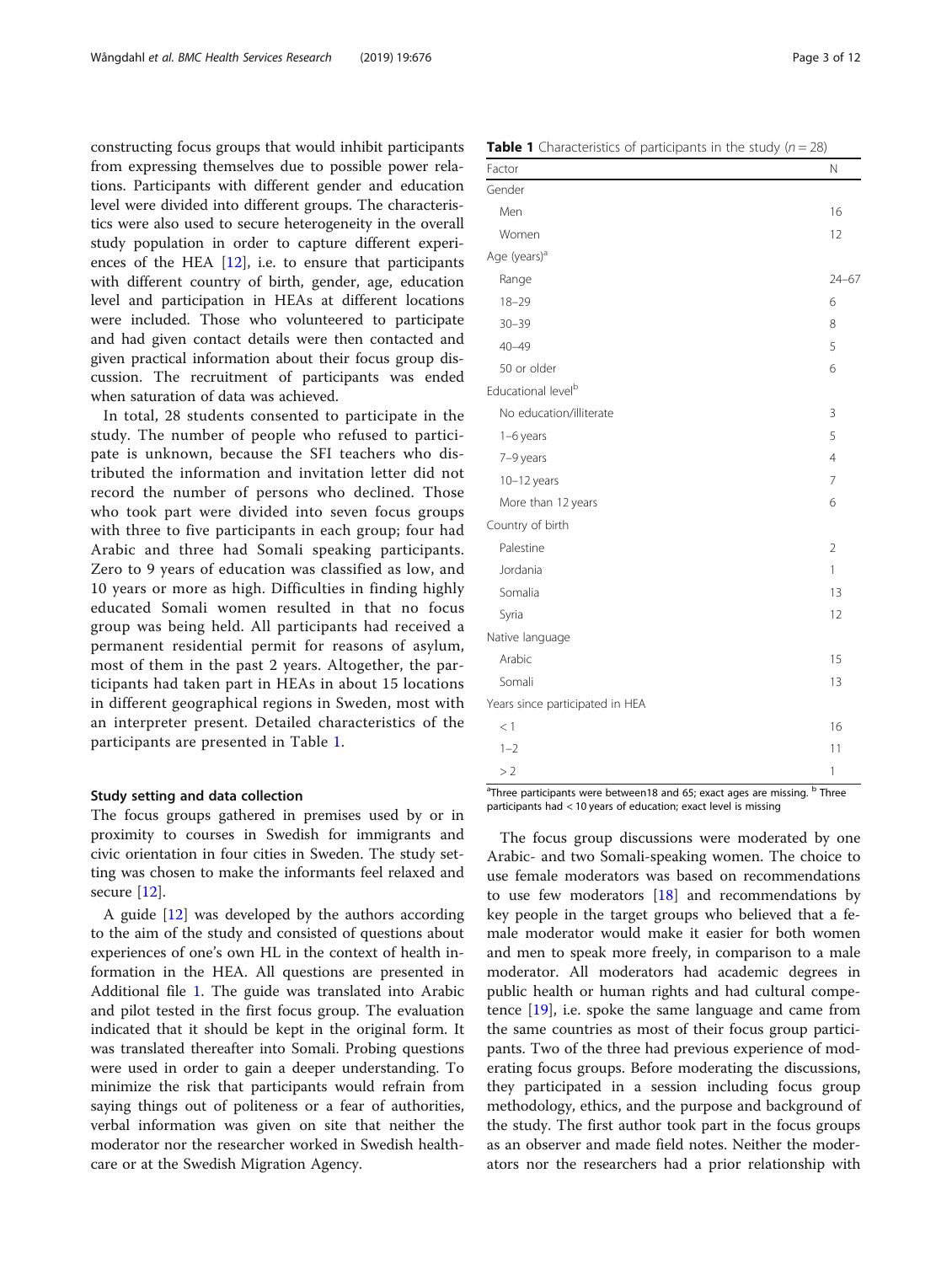the participants. After each discussion, the moderator and the first author talked about the content, the group dynamics and what could be improved methodologically in the next focus group discussion. All focus group discussions were audio recorded, ran for about 1 hour, and took place in the period autumn 2014 - spring 2016.

The Arabic moderator transcribed the files recorded in Arabic directly into Swedish as she had qualified translation skills. An external translator with extensive experience of moderating focus groups and transcribing data, qualified translation skills and an appropriate academic degree was used for the recorded Somali discussions. A transcript protocol by McLellan [[20\]](#page-11-0), which describes how to write what was recorded in a structured way, was used when writing the transcripts. To check for interpreter bias [[19](#page-11-0)], 10% of each transcript was checked for accuracy by independent bilingual persons. Some smaller differences were found but were not judged to affect the content.

## Analysis

The analysis was based on Graneheim and Lundman's method for latent content analysis [\[21\]](#page-11-0), which aims to find the latent meaning of the data. The analytical process is active and proceeds from a clinical-empirical to a more abstract level, which means it leaves the descriptive level. The analysis was carried out in several steps, in which two of the authors (JW and LM) took the most active part. Both are Swedish-born females without a migrant background with extensive knowledge and practical experience in the field of health promotion, HL and migration. Reflexivity was considered in the form of acknowledging preconceptions as a factor that could potentially influence the results during the analysis.

As the transcripts from the respective discussions were completed, the first author read them to form a first picture of the content and to be able to further develop the questions in the moderator's guide. This first glance at the transcriptions gave an idea of when saturation of data was achieved. However, only when all the data had been collected and transcribed did the latent content analysis begin.

The transcripts were independently read in the first phase. This was followed by distinguishing, condensing and coding meaning units. When questions arose regarding ambiguities in texts from the transcripts, the moderator was contacted for a clarification. When all the relevant features of the data (i.e. data that related to the purpose of the study) had been coded, the codes were compared and discussed between the first and last authors in order to identify their latent content, i.e. the underlying meaning of the text  $[21]$  $[21]$ . Examples of the analytical process are given in Table [2.](#page-4-0)

Phase 2 began with sorting the codes into categories and sub-categories based on similarities and differences. Several preliminary versions, as well as relations between the categories, were tried and considered. This process resulted in rearrangement and the withdrawal of some categories and/or sub-categories and inclusion of some new ones, until all were distinctly separate. After this process, descriptions of their latent content were formulated. A constant exchange between raw data and the emerging categories ensured that the categories and sub-categories were based on the empirical experiences. The formulations were then repeatedly edited in order to further clarify and distinguish categories. A flowchart of phase 2 is presented in Fig. [1](#page-4-0).

In the third phase, a common theme was formulated based on the latent content of the participants' experiences as they were described in the categories. [\[21\]](#page-11-0). Finally, quotes from the focus group discussions were chosen to illustrate and validate each category, and were translated by a professional translator into English. Two of the moderators were asked to review the final results, checking the accuracy of the interpretations and trustworthiness of the results. Results and interpretations were judged to agree. We did not aim to investigate differences in findings by gender, origin of country or education level.

## Results

The participants' experiences of the HEA are presented in one overarching theme, three categories and six sub-categories. The descriptions of the content are based on the discussions as a whole, the categories and the interpretation of the latent meaning, i.e. not explicitly the spoken words [[21](#page-11-0)]. To emphasize the empirical foundation, samples of significant citations are provided after each category. The structure of the theme, categories and sub-categories is shown in Table [3.](#page-5-0)

## Beneficial and detrimental

This overarching theme describes contradictory experiences of an HEA, as it is viewed as both promoting health and being detrimental to health. The health-promoting experiences are described in the category "gives some good" and experiences that HEA might be detrimental to health are described in the categories "causes feelings of insecurity" and "causes feelings of disappointment."

## Gives some good

This category describes the experiences of an HEA as something beneficial to the individual participating in it. The category comprises two sub-categories that describe different ways in which an HEA is experienced as giving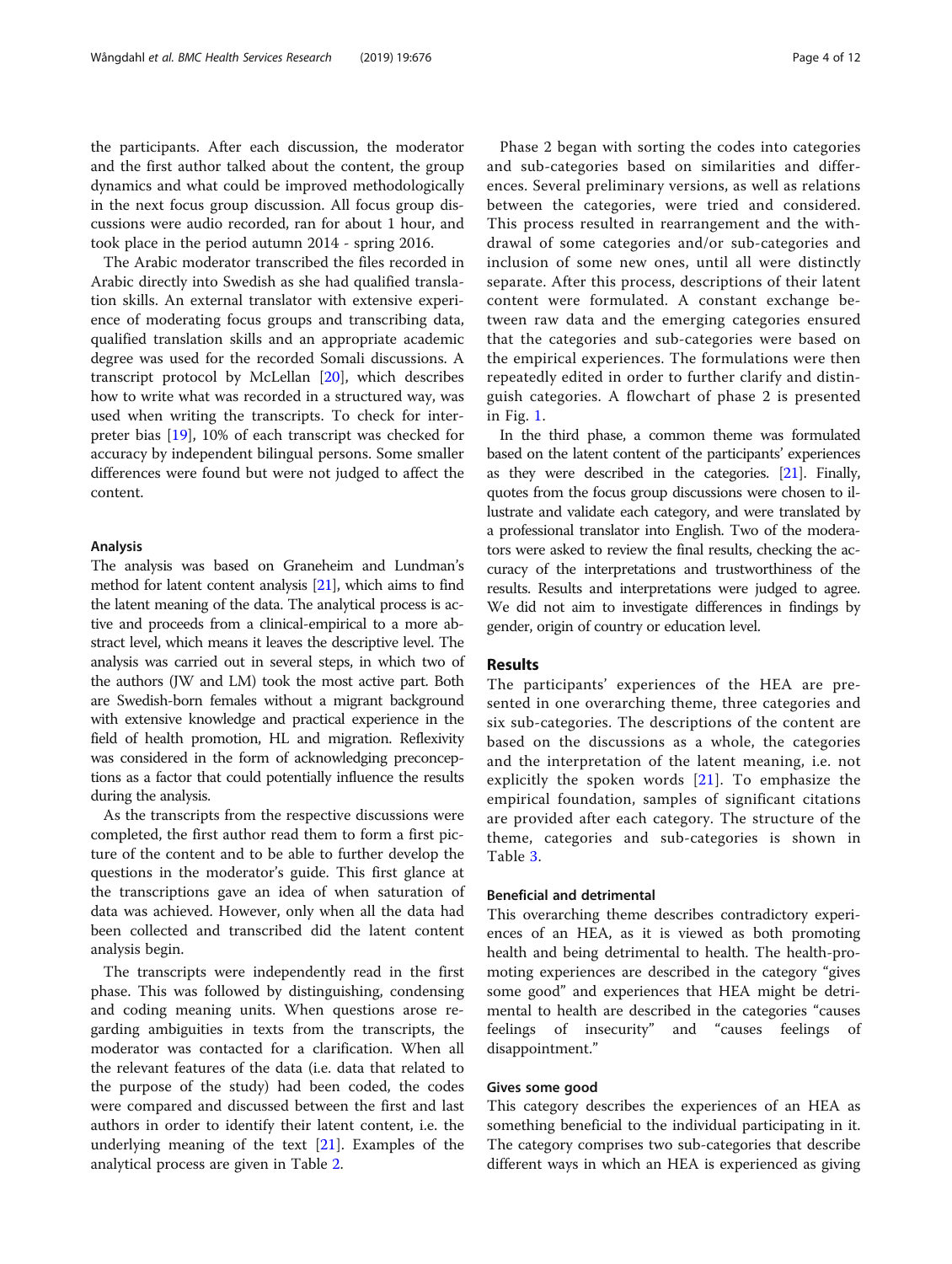Meaning unit Condensed meaning unit Codes Sub-category Category A2P3: They took information A2P1: They took information. They gave us none. information, it just took. A2P5: They didn't either say about the results. We don't know. A2P1: No information and not even advice. They information and asked what difficulties we had. HEA did not give any HEA takes more than it gives. Does not focus on the individual Causes feelings of disappointment

<span id="page-4-0"></span>Table 2 Examples of meaning units, condensed meaning units, codes, sub-categories and categories<sup>a</sup>

<sup>a</sup>First capital letter indicates focus group; second capital letter indicates participant

good. Quotes from the focus groups describing the subcategories are given in Table [4.](#page-5-0)

information about self-management and how living habits impact health.

## Gives support or relief

This sub-category is based on the experience of being supported or relieved. One instance of being relieved by the HEA is receiving information about one's health status. Test results that indicate good health can give relief, as they provide evidence that one is not a health risk to the new society. Other ways of experiencing relief are the HEA detecting a misdiagnosis brought from the home country or incorrect medications and that it does not introduce new diagnoses just to make money. Support is experienced by receiving help with health problems that are found, either directly at the examination or later at a referral to another service. Another way of being supported by the HEA is by receiving



## Cares on a personal level

This sub-category of the HEA as giving some good is based on the experiences of being cared for on a personal level. This is experienced by being encouraged to ask questions and talk about personal health issues, and by the fact that interpreters are hired to facilitate twoway communication and understanding. Being offered a more extensive examination and receiving information about personal health issues also contribute to the experiences of the HEA as giving some good. Receiving good personal treatment by friendly and understanding staff is experienced as creating feelings of being a person who is seen and welcomed to Sweden.

## Causes feelings of insecurity

This category describes the experiences of the HEA as being detrimental to health because it gives feelings of insecurity. The category has two sub-categories that describe different bases for these experiences. Quotes from the focus groups describing the sub-categories are given in Table [5.](#page-6-0)

## Lacks clarity

This sub-category describes the HEA as something that gives rise to feelings of insecurity owing to a lack of clarity in the communication before and during the HEA. This is experienced as being too brief to give a clear picture of what will happen during the examination. Feelings of insecurity are also triggered by the experience that the information is given without consideration to migrants' limited knowledge about the Swedish society and to the information being given in an unfamiliar language. The lack of support from a qualified third bilingual person and poor trust in interpreters and the health service in general are experienced as leading to inadequate information, misunderstandings and unmet health needs.

## Does not give protection

This sub-category describes the experiences of HEA as something that causes insecurity as participants felt that it does not protect against other peoples' diseases and mental health conditions that could be harmful. The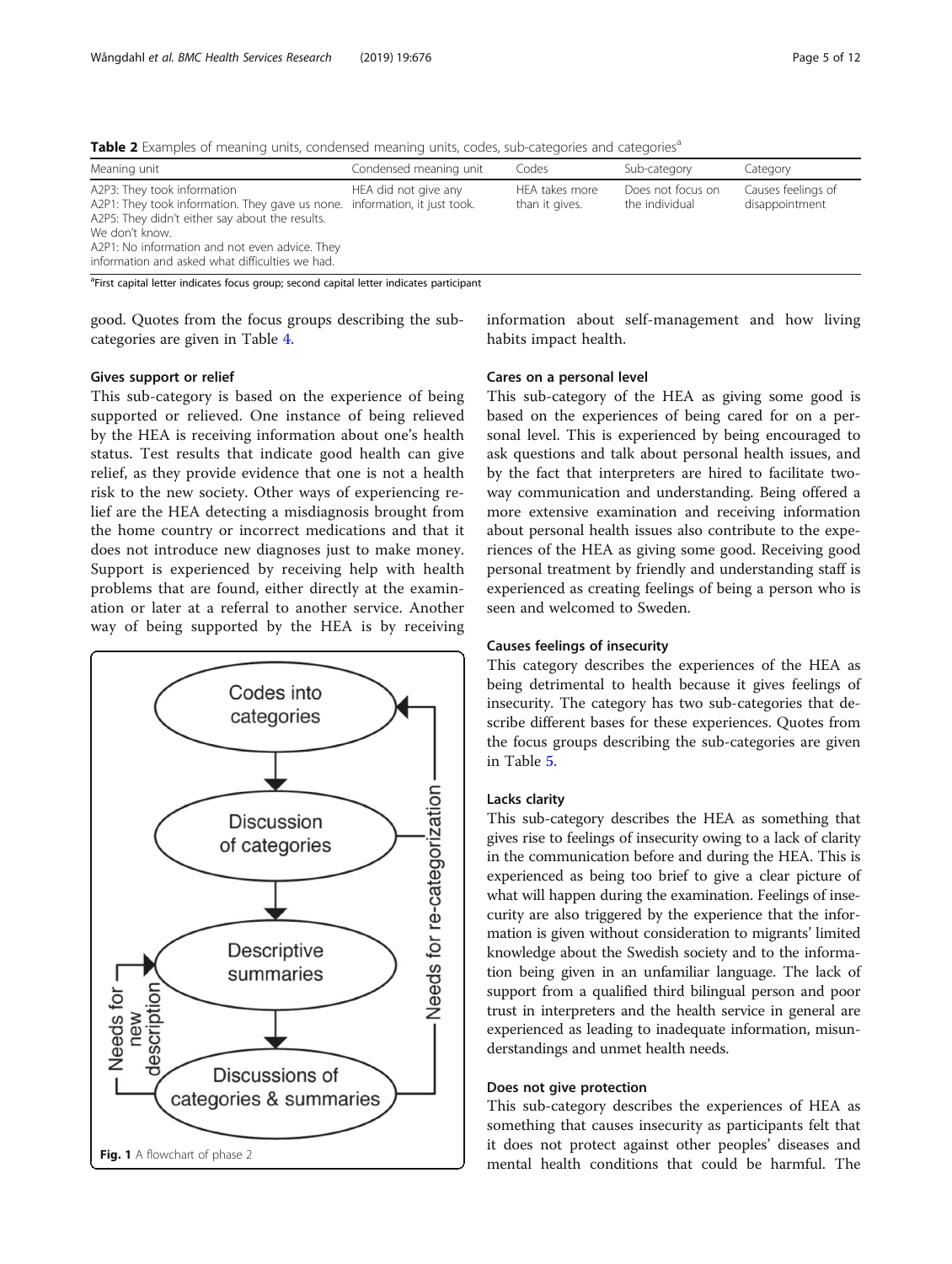| Theme            | Beneficial and detrimental             |                |                  |                               |                                                       |                                     |
|------------------|----------------------------------------|----------------|------------------|-------------------------------|-------------------------------------------------------|-------------------------------------|
| Category         | Gives some good                        |                |                  | Causes feelings of insecurity | Causes feelings of disappointment                     |                                     |
| Sub-<br>category | Gives support and Cares on a<br>relief | personal level | Lacks<br>clarity | Does not give<br>protection   | Does not fulfill the image of a health<br>examination | Does not focus on the<br>individual |

<span id="page-5-0"></span>Table 3 Ovraching theme, categories ad sub-categories

HEA is not mandatory and is not given immediately upon arrival in Sweden, which means that infectious diseases from the home country or psychological difficulties caused by experiences of war and conflicts may affect others in the environment before the HEA takes place. As the HEA is mainly based on personal testimonies and does not focus on all types of health problems, it does not identify or protect against all possible expressed or unexpressed health problems. The fact that the results of the HEA are given individually means that there is no information about other migrants' potentially harmful health conditions: it is thus not possible to be given protection from them. The absence of health-promoting information that is needed in the new environment, is experienced as decreasing the possibility to take care of one's own health and take precautions against health risks. For example, about how to protect oneself from other refugees poor mental health and infectious diseases, and about common health issues in Sweden.

## Causes feelings of disappointment

This category describes experiences of the HEA as causing feelings of disappointment. It comprises two sub-categories that give different explanations for why the HEA is experienced as generating these feelings. Quotes from the focus groups describing the sub-categories are given in Table [6](#page-7-0).

## Does not fulfill the image of a health examination

This sub-category describes the HEA as something that causes feelings of disappointment as it does not fully correspond to the participant's image of what a health examination should include or focus on. The concept of the HEA is based on information from various sources and from experiences of health examinations from the home country; it is not consistent with how the HEA is experienced in reality. It does not fulfill the image in that it does not identify all facets of ill health as there are only a limited number of tests. Further, there is no focus on mental health issues and no immediate help for all types of health problems but only acute problems.

## Does not focus on the individual

This sub-category describes the HEA as causing feelings of disappointment because it is not experienced that it is carried out for the benefit of the individual but rather in the interest of the security of society. These experiences come from the fact that the HEA does not show an interest in, act upon or follow up all health problems that are brought up by the individual or that are identified. There is also a pre-defined focus on certain specific diseases. The experience is that gathering information about the individual is more important than giving information about health and the test results.

Table 4 Sub-categories and sample quotes from the focus groups<sup>a</sup> describing the category "gives some good"

| Category           | Sub-category                 | Ouotes                                                                                                                                                                                                                                                                                                                                                                                                                                                                                                                                                                                                                                                                                                                                                                   |
|--------------------|------------------------------|--------------------------------------------------------------------------------------------------------------------------------------------------------------------------------------------------------------------------------------------------------------------------------------------------------------------------------------------------------------------------------------------------------------------------------------------------------------------------------------------------------------------------------------------------------------------------------------------------------------------------------------------------------------------------------------------------------------------------------------------------------------------------|
| Gives some<br>good | Gives support and<br>relief  | A4 (P1): It was good to know that I didn't have the diseases that they tested for<br>A4 (P3): And I got assurance about my health. In general I was calmed about my health situation.<br>S2 (P1): After a health examination, you get rid of a lot of worry that you've had and find out that everything is<br>okay.<br>S3 (P2): I found out that I had diabetes and then I got the right treatment.<br>A3 (P3): They found two diseases and made me aware  And I followed them up when I was finished there<br>A2 (P5): I told them that I had a knee injury  and they sent me right away to get sessions with a physical<br>therapist<br>S3(P2):  at the health examination that I took I found out also that I had diabetes. After that I got the right<br>treatment. |
|                    | Cares on a<br>personal level | S3 (P1):  they took good care of me  they welcomed me – showed me where to sit – they made me feel<br>secure and showed me respect – and in terms of language, an interpreter was there. It didn't matter if you could<br>speak good Swedish or Somali, they had an interpreter there anyway.<br>A4 (P1): They were cooperative and even asked me whether there was something I wanted to bring up  I<br>think they met me in a good way.<br>S1 (P1):  then I asked for a health examination, which they gave me.                                                                                                                                                                                                                                                        |

<sup>a</sup>A Arabic speaking focus group, S Somali speaking focus group, P Participant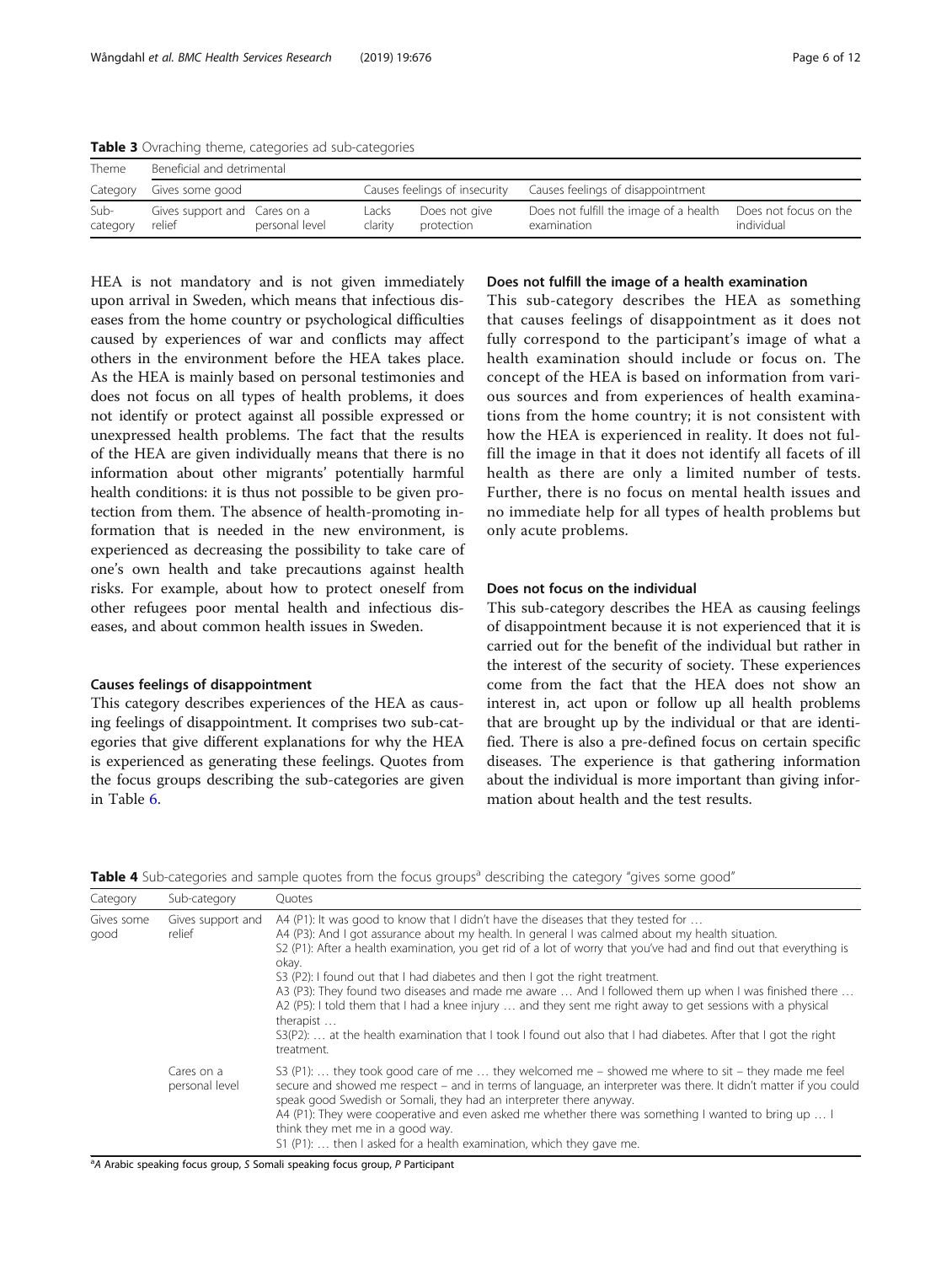<span id="page-6-0"></span>Table 5 Sub-categories and sample quotes from the focus groups<sup>a</sup> describing the category "causes feelings of insecurity"

| Category                         | Sub-category                                              | Ouotes                                                                                                                                                                                                                                                                                                                                                                                                                                                                                                                                                                                                                                                                                                                                                                                                                                                                                                                                                                                                                                                                                                                                                                                                                                                                                                                                                                                                                                                                                                                                                |
|----------------------------------|-----------------------------------------------------------|-------------------------------------------------------------------------------------------------------------------------------------------------------------------------------------------------------------------------------------------------------------------------------------------------------------------------------------------------------------------------------------------------------------------------------------------------------------------------------------------------------------------------------------------------------------------------------------------------------------------------------------------------------------------------------------------------------------------------------------------------------------------------------------------------------------------------------------------------------------------------------------------------------------------------------------------------------------------------------------------------------------------------------------------------------------------------------------------------------------------------------------------------------------------------------------------------------------------------------------------------------------------------------------------------------------------------------------------------------------------------------------------------------------------------------------------------------------------------------------------------------------------------------------------------------|
| Causes feelings of<br>insecurity | Lacks clarity                                             | A2 (P1): But what kind of examination was it? No, they didn't say. Just that it was a test for immunological<br>defense.<br>A2 (P3): You know, in this country, I've found after a while that we don't get information from the<br>authorities, we get it from each other. From friends, relatives, neighbors. But the country itself doesn't give<br>you any information  if we try hard, ask questions or what we've been exposed to, then you get to<br>know, but not via them (the authorities).<br>S1 (P2): It was hard to read the information we got on paper. First, the language is hard to understand. The<br>time you put into trying to read is hard in itself<br>S3 (P2): I get a letter and I look at it and try to read. I can see and understand the date but I can't<br>understand anything more.<br>S3 (P4): When I came to the doctor I started to say where it hurt. I couldn't speak much Swedish then.<br>They called in a Somalian man who couldn't talk very good Swedish to help. He tried to explain what I<br>said but didn't succeed in saying everything to the doctor so well  it seemed like he (the interpreter)<br>had said something completely different  the doctor took blood samples and wrote out medicines  I<br>started to take the medicine  after about 2 or 3 days I got much worse.<br>A3 (P3): I decline some things. She was there for half an hour and then I continued in English with her (the<br>doctor) there were some private things I didn't want to say when she (the interpreter) was there. |
|                                  | Does not give<br>protection<br>an nucleis superintendence | A1 $(P4)$ :  the other thing is that the results when they come, the person knows what they are but the<br>roommates don't know. The person could have a dangerous disease. I had a roommate who went to<br>another city for a few days and got letters that he asked me to read for him, and it turned out he had an<br>inflamed liver  yes, and I don't know about it  if I for example have something, you should know<br>about it.<br>A1 (P4):  there are certain cases that are psychological. There was a person who was crazy  with me in<br>the same room. Yes, and he was left, he didn't get any care  he gets letters now and then but we don't<br>know what he has. He might have a dangerous disease, he himself could hurt other people. Because he<br>has epileptic seizures sometimes.<br>A1 (P1):  no care is given for mental health. To be specific, the immigrant doesn't find that mental care is<br>adapted for the tragedy he comes from.<br>S1 (P3): When they (the doctors) give a diagnosis they base it on what you've said yourself about your<br>symptoms. And that's not quite right.<br>A4 (P3): I felt that it (the HEA) should have been given much earlier  I lived with a family, in a house<br>with many family members. If I'd had a disease without visible symptoms it would have spread before the<br>examination.<br>C.C. said conclusion from provide D.D. of the con-                                                                                                                                      |

<sup>a</sup>A Arabic speaking focus group, S Somali speaking focus group, P Participant

## **Discussion**

The focus group discussions make it clear that participants have contradictory experiences of the HEA (health examination of asylum seekers), both between and within participants themselves; it is experienced as both beneficial and detrimental. The beneficial experiences of the HEA, described in the sub-categories "gives support or relief" and "cares on a personal level" are experienced to give some good. The harmful experiences of the HEA, described in the sub-categories "lacks clarity" and "does not give protection," causes feelings of insecurity. The experiences of the HEA described in the sub-categories "does not fulfill the image of a health examination" and "does not focus on the individual" also cause feelings of disappointment.

The beneficial experience of the HEA in the form of its giving support and relief supports previous research showing participants' appreciation of knowledge about their actual health status [[22](#page-11-0)]. In our study, the participants had positive experiences of the HEA as they felt their health needs were met and they were supported in managing their health problems. The same views and experiences have been seen in several other studies. [[7,](#page-10-0) [8](#page-10-0), [22\]](#page-11-0). By providing support and inducing feelings of relief about participants'

health, the HEA can probably also contribute to a feeling of being cared for on a personal level. When there is an opportunity to take up and receive help with one's own personal health issues, the chances are greater that the expectations of the HEA are achieved. The harmful experiences of the HEA support this too, when it is viewed as not focusing on the individual and thus not fulfilling the expectations of the purpose of the HEA.

The detrimental experiences of the HEA, described in the sub-categories "lacks clarity" and "does not fulfill the image, " mostly deal with the indistinct information and communication before, during and after the HEA. The results show, for example, that there are misunderstandings about the purpose and the content of the HEA as a result of disinformation caused by translation errors that occur when asylum seekers need help with translating information about the HEA, which is often given in Swedish. Language barriers also complicate the face-to-face communication between refugees and health care professionals during the HEA. Since a considerable proportion of newly arrived refugees are illiterate, have a low education and limited HL [[9](#page-10-0), [23](#page-11-0)], it should not be taken for granted that they have the ability to understand health information or use a dictionary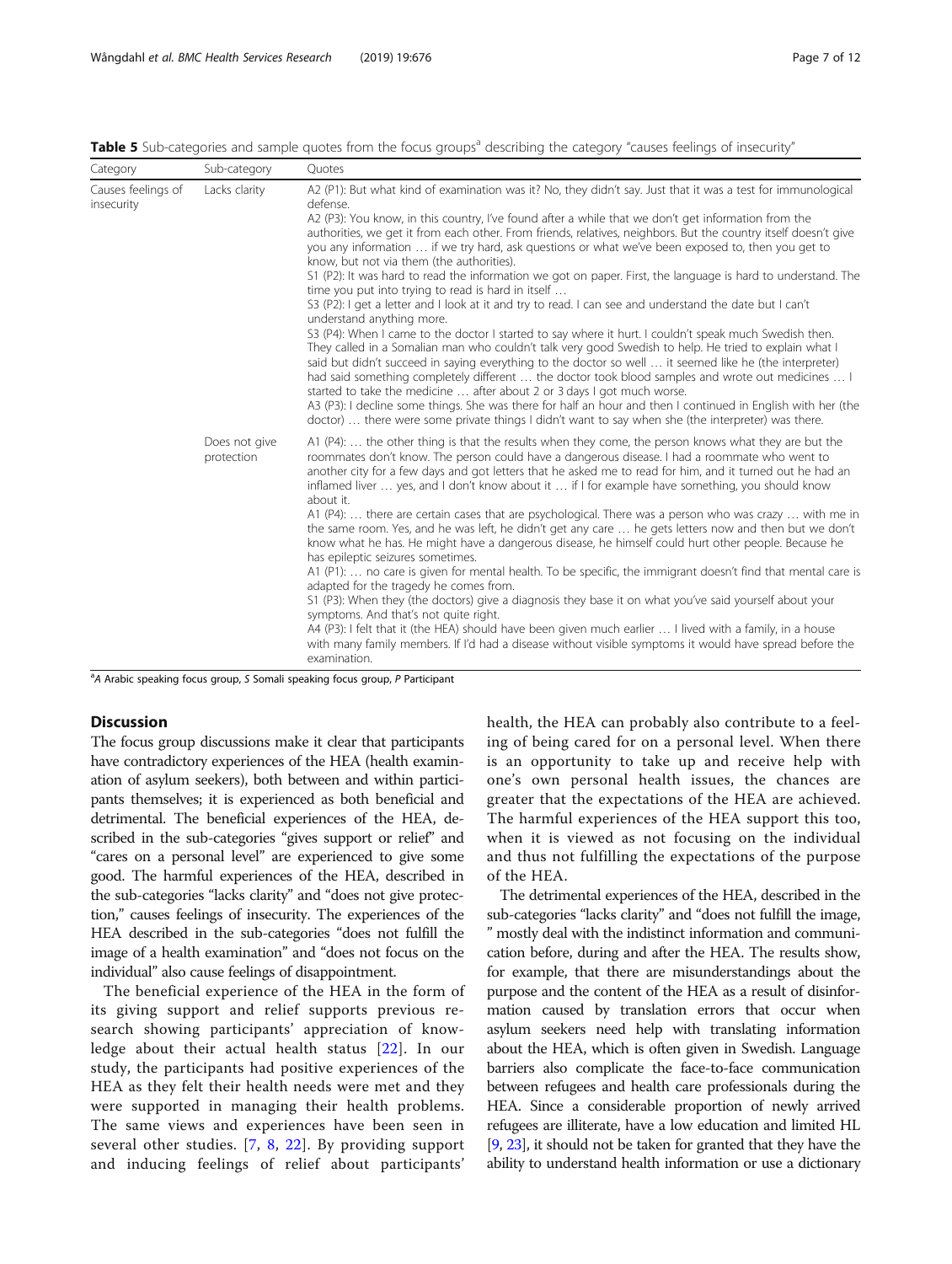<span id="page-7-0"></span>Table 6 Sub-categories and sample quotes from the focus groups<sup>a</sup> describing the category "causes feelings of disappointment"

| Category                             | Sub-category                                          | Quotes                                                                                                                                                                                                                                                                                                                                                                                                                                                                                                                                                                                                                                                                                                                                                                                                                                                                                                                                                                                                                                                                                                                                                                                                                                                                                                                                                                                                                                                                                                                                                                                                                                                                                                                                                                                   |
|--------------------------------------|-------------------------------------------------------|------------------------------------------------------------------------------------------------------------------------------------------------------------------------------------------------------------------------------------------------------------------------------------------------------------------------------------------------------------------------------------------------------------------------------------------------------------------------------------------------------------------------------------------------------------------------------------------------------------------------------------------------------------------------------------------------------------------------------------------------------------------------------------------------------------------------------------------------------------------------------------------------------------------------------------------------------------------------------------------------------------------------------------------------------------------------------------------------------------------------------------------------------------------------------------------------------------------------------------------------------------------------------------------------------------------------------------------------------------------------------------------------------------------------------------------------------------------------------------------------------------------------------------------------------------------------------------------------------------------------------------------------------------------------------------------------------------------------------------------------------------------------------------------|
| Causes feelings of<br>disappointment | Does not fulfill the image of a<br>health examination | A2 (P4): They say that it's a general examination and then they should look at the whole<br>body. Legs, nerves  everything. They just took blood and that was it. They should have a<br>more thorough examination that they make, in different areas.<br>A1 (P1): I thought that the person who came would get a complete examination. Like, we<br>didn't get x-rayed, what I know  even in Damascus, the wealthy people, we made a<br>"check" every sixth monthsyou did an MRI, x-ray, blood tests, urine tests, stool tests, eyes<br>and earsThat's what the wealthy people did and then you knew exactly what you had.<br>You got lung x-rays if you smoked if, god forbid, you had initial early signs of cancer or<br>something. You understand? There were no x-rays here, not at all<br>A4 (P2): when we went she asked for a whole hour about our health, what do you need,<br>what sicknesses do you have?  I told her about the rash I got but she didn't say we could<br>look at itBut she didn't ask to do tests right away so that we could be on the safe side.                                                                                                                                                                                                                                                                                                                                                                                                                                                                                                                                                                                                                                                                                                            |
|                                      | Does not focus on the<br>individual                   | A1 (P1): The purpose isn't to treat what there is they, they want to see if the person has<br>diseases, maybe infections, spreading diseases like tuberculosis that affect society.<br>S2 (P4): They don't check what you want them to check. They wondered whether I had for<br>example tuberculosis and AIDS. You should actually ask a person what worries they have<br>and examine those parts.<br>A2 (P1):  he said to them during the health examination that he felt unwell and needed a<br>psychologist. They didn't take it seriouslyit wasn't until today, seven months later that he<br>got a time with a psychologist<br>S3 (P4): Yes, when I was at the doctor he asked me questions like that and that and that,<br>have you heard that? Then I said no and the doctor was just quiet.<br>A4 (P3): I got none (information) at all. She took information from me. She didn't give me<br>any advicefor example the most common illnesses here how I could protect myself or so,<br>or about allergies that are commonif you get rashes or eczema from the air or the<br>environmentIn Syria you know what each season bringsBut when we come here it was<br>really thatwhen I took my daughter to the doctor today for her cough she said she<br>wanted to examine her because right now there's a lung infection going around in<br>children I didn't have any idea about this, this illness.<br>A1 (P1): They send (the results) only if you have a diseasea dangerous disease. That you<br>have to follow up on.<br>A2 (P1): But I think they should answer regardless of whether it's positive or negative.<br>Because you think the whole time that the letter got lost, or was sent to the wrong address,<br>so you think about it until you get to know the results. |

<sup>a</sup>A Arabic speaking focus group, S Somali speaking focus group, P Participant

or the internet to translate the information. It can also be difficult to find people who can translate properly [\[7](#page-10-0), [22](#page-11-0)]. Being forced to ask relatives to translate personal health information, such as the results of an examination or test, may result in incorrect translations and violate a person's integrity and prevent participants from speaking freely about health issues because they relate to stigma or shame [[24](#page-11-0)]. The experience that the HEA did not meet with the participants' expectations of both the content and procedure of a health examination, as well as the impression that the HEA is primarily of societal concern, might also lead to a hesitation to ask questions about individual health problems. This, together, with the fact that people with limited HL ask fewer questions during health encounters than those with higher HL [\[25\]](#page-11-0), might contribute to limited knowledge of the HEA and health in general.

Lack of information, information that cannot be understood and misunderstandings are serious concerns as they may lead to inappropriate health decisions, missed opportunities for relevant care and, in the worst case, unnecessary ill-health. Specifically, the information being given in Swedish is not in agreement with the recommendations of the United Nations High Commissioner for Human Rights [\[26\]](#page-11-0), where it is stated that health information should be available and understandable to those it concerns, that is, in one's own preferred language. And while the Swedish guidelines for HEA [\[5](#page-10-0)] specifically state that the examination is voluntary and that this information must be given to the participants, their decision whether to participate may not be free in practice due to mistranslation and misunderstanding of the information.

That participants experienced feelings of disappointment in connection with the HEA is alarming considering previous research that reports that dissatisfaction with healthcare services can lead to a mistrust in healthcare [\[27](#page-11-0)] and negative future health-seeking behavior [[28\]](#page-11-0). For many, the HEA is the first encounter with the healthcare system in the new country [\[7](#page-10-0)]. This might cause feelings of disappointment related to HEA that may influence the view of the entire healthcare system. This study and previous research [\[7](#page-10-0), [29](#page-11-0)] also show that a common way to obtain health information among newly arrived refugees is to turn to more established fellow countrymen. Thus, the experiences of disappointment seen in our study may influence other asylum seekers in their choice of whether to participate in the HEA and may consequently affect their health conditions.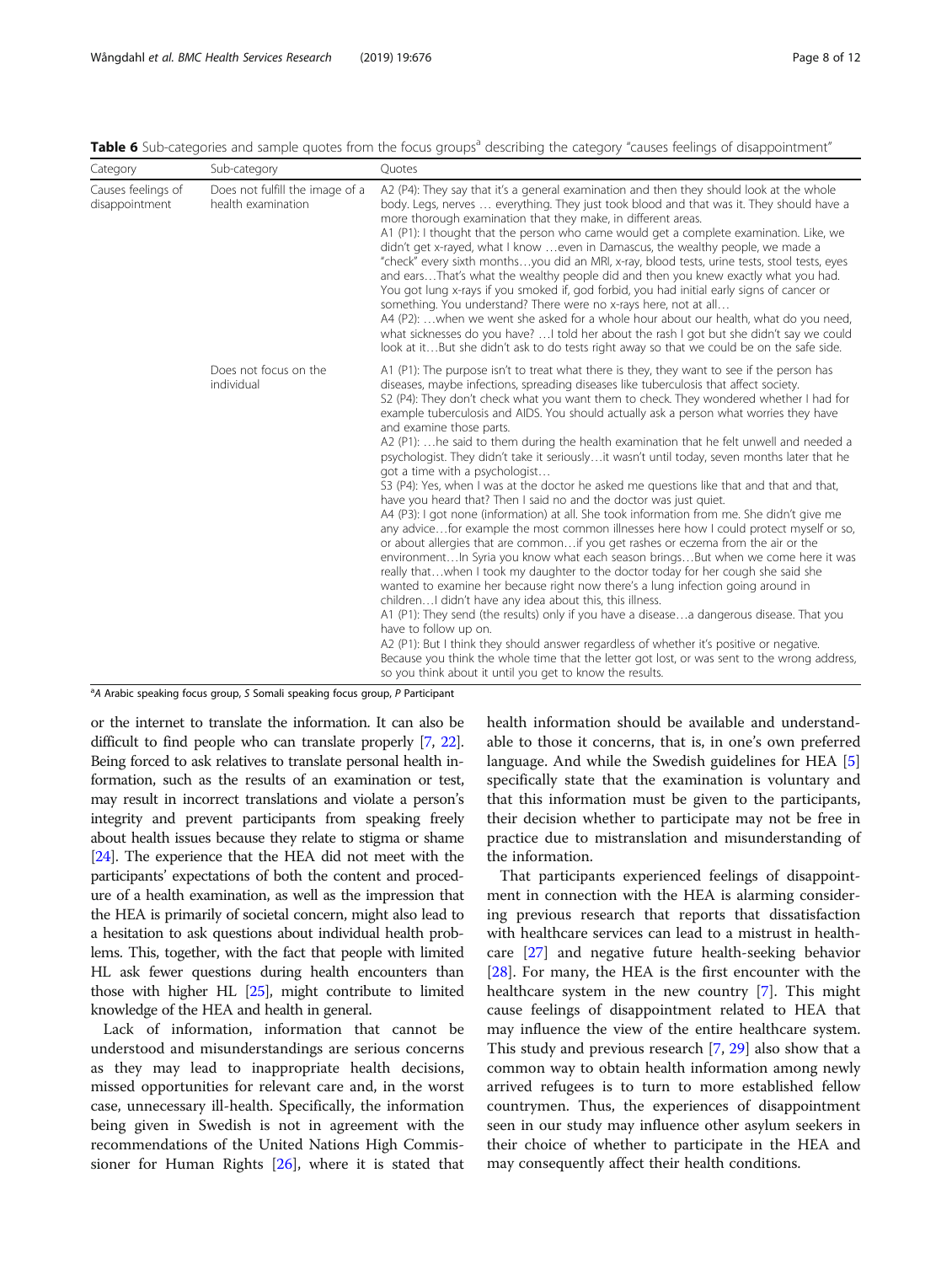The view that the HEA does not give enough information about the healthcare system presented in the category "does not give protection" is in line with previous research [\[7](#page-10-0)], which highlights that the HEA is perceived as a missed opportunity for health communication about how the healthcare system works and how to navigate in it, but also that participants do not understand or trust the confidentiality of personal information within the health care system. This is remarkable, as a poor understanding of the healthcare system, for example, of where to go or how to navigate in the system, is a known barrier to healthcare among asylum seekers [[28\]](#page-11-0). Research shows, for example, that newly arrived refugees with limited HL refrain from seeking care when they are in need of it, in comparison with those with higher HL [[23\]](#page-11-0). This means that refugees have unnecessary illhealth and possibly encounter healthcare first when health problems have become very serious. Such delays may result in greater ill health and consequently higher costs if expensive care and treatment are required later.

Our interpretation is that the results of this study confirm previous ones  $[9, 23]$  $[9, 23]$  $[9, 23]$  $[9, 23]$  showing that HL is of importance in the context of HEA. In this study we further gained knowledge that other experiences of HEA coexist and about why many experience that the communication does not work well. Several of the experiences seem to have to do with how the healthcare service organizes and communicates about the HEA. The study thus adds to our understanding that it is not only individual HL that matters for the experiences of HEA, but also HL on the organizational level. This is because many of the experiences of the HEA had to do with issues on the organizational level, which is the HL of healthcare organizations. The results indicate that organizational HL is of concern in how the participants experience the HEA, especially in terms of some of the ten described attributes [[11\]](#page-10-0) of health literate healthcare organizations (HLHO:s). According to those, such organizations shall, for example: use HL strategies in interpersonal communication and confirm understanding at points of contact; provide easy access to health information and services and navigation assistance; and design and distribute printed, audiovisual and social media content that is easy to understand and act upon. Two other attributes that are relevant for the HEA are that the organization shall train its healthcare staff to be health literate, and have a leadership that integrates health literacy into its mission, structure, and operations.

The results indicate that attributes of HLHOs are sometimes met, for example by "giving support and relief" and "care on a personal level." For example, facilitation of twoway communication by using interpreters and offering participants the possibility to ask questions are related to the HLHO attribute requiring implementation of HL strategies in interpersonal communication  $[11]$  $[11]$ . Support is also experienced by receiving help with health problems that are found, and by receiving information about self-management and how living habits impact health, which can increase participants HL. At the same time, the results show that the attributes are sometimes not met, for example, by "lacking clarity", "not giving protection" and "not focusing on the individual." The experiences in all three categories, to some extent have to do with misunderstandings of what HEA is and how the healthcare system works, caused by inappropriate and insufficient information. According to the defining features of an HLHO, it should be easy to gain access to health information, health services and navigation assistance [[11\]](#page-10-0). Given that previous research shows that the majority of newly arrived refugees in Sweden have limited HL [\[9,](#page-10-0) [23\]](#page-11-0), while the results of this study show that organizations are not always health literate, greater effort is needed to secure that all organizations offering an HEA take HL into account in their work. When administered by an HLHO, an HEA would play an important role in improving asylum seekers´ HL and, by extension, their health. If measures aiming at creating an HLHO are not taken, those with limited HL, who statistically also have the poorest health [\[30\]](#page-11-0), will continue to benefit least from an HEA, thus preserving health on unequal terms.

The study has strengths and limitations. The fact that the participants had experiences from 15 different centers that offer HEAs in different parts of Sweden ensures wider representation and is not judged to influence the trustworthiness of the results. The heterogeneity among the participants in total, in the form of experiences from different centers offering HEA and in terms of gender, country of origin, age and education, contributed to a variation of experiences and a richness of content, which appears in the results in the form of the broadness of content in the categories. As the aim was to explore participants' experiences of the HEA, it was appropriate to employ a method in which the essential feature was discussion among the participants. The homogeneity within each focus group in terms of focus groups consisting of people with the same gender and education level is judged to contribute to an openness in the discussions, giving rich and evocative information. The bilingual moderators' culture competence meant that they would have an adequate understanding of what the participants talked about  $[19]$  $[19]$  $[19]$  and could identify topics that would be important to discuss in more depth. However, focus group discussions in the participants' native languages also made it difficult for the researcher to control the discussions. Probing questions asked directly by the researcher might have led to more detailed knowledge about some issues. The use of an interpreter had other drawbacks as well [\[19](#page-11-0)], such as being able to gather less information overall because of the communication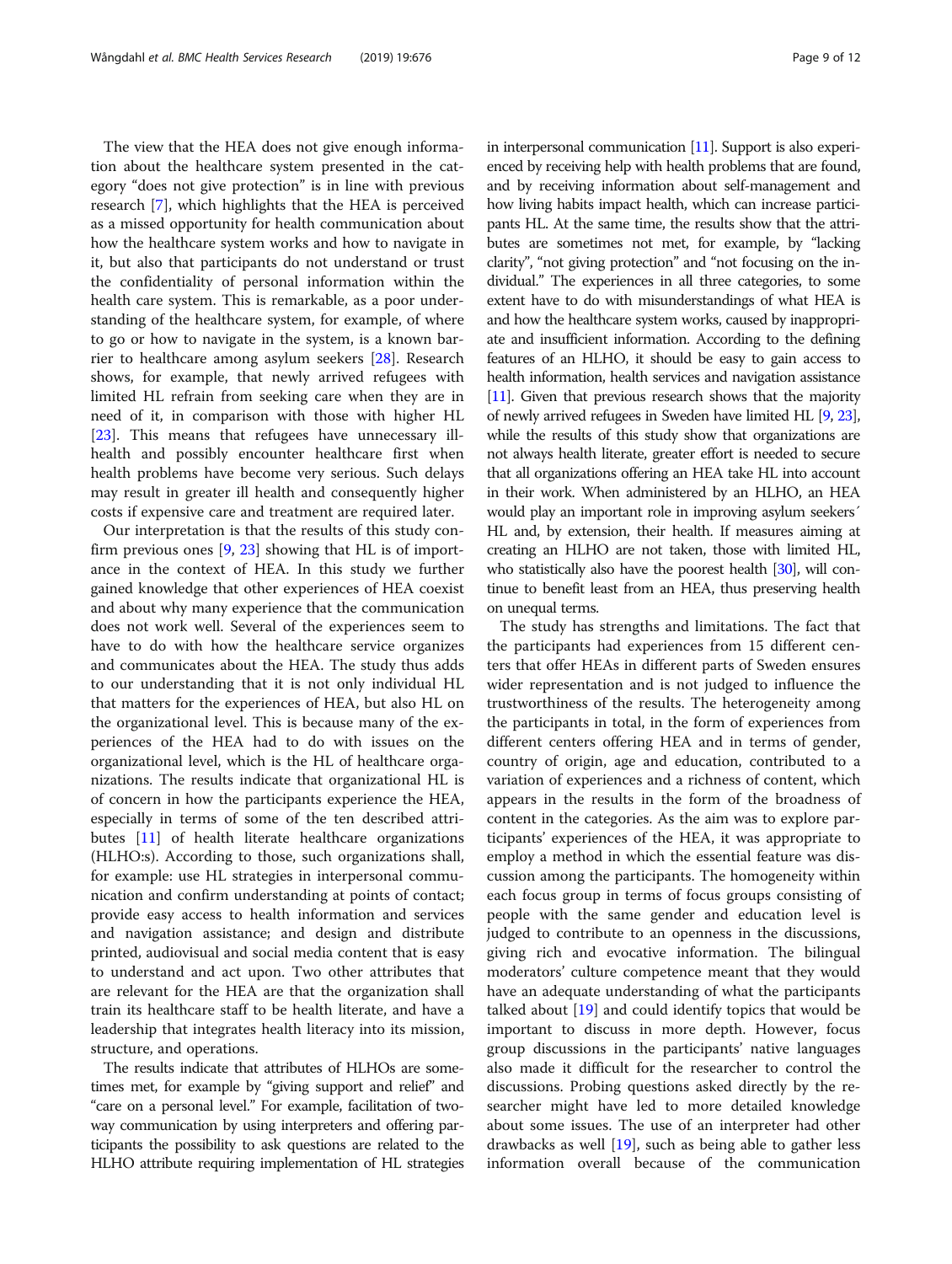between three people. The use of female moderators seemed not to hinder the discussions, but other more sensitive information may have been disclosed if a male had moderated the focus groups in which men participated. We did not aim to investigate differences in findings by gender, country of origin or education level as these questions were beyond the scope of the present study, and also would require special considerations in recruitment and interviews of participants as well as focus group moderation.

The results of our study may be transferable and useful for improving health services that target both refugees and migrants in general. The results suggests that an organization may work on the individual level, by improving information and communication to patients, but also by reducing health literacy on the organizational level, for example by developing HL interpersonal communication strategies. The fact that the discussions were translated into Swedish before the analysis began means that the expressions from each participant had gone through an interpretation process, which may influence the reasonableness and the accuracy of the research. However, several measures were taken to reduce possible interpreter bias [[19\]](#page-11-0): uniform guides for translation and transcription of the audio files were given out, 10% of each transcript was assessed by a third bilingual person and moderators gave feedback on the final results. Cross-cultural research has its limitations [[19](#page-11-0)], for example in terms of collecting and analyzing data when the researchers do not speak the same language as the study population. However, by collecting data in the refugees' native languages and using as few people as possible in the translation of the data, it was possible to obtain comprehensive information from a group that is otherwise often excluded from research.

## Clinical implications

On the basis of the results of this study and research in the field of HL, we believe that the following actions can improve HEA and lead to better experiences of it among participants. The information and communication in and about the HEA need to be better, clearer, more comprehensive and match participants' needs and prerequisites. It is advised that information and communication with the participants should be carried out in their native language and that qualified, experienced interpreters or cultural mediators are used in the communication before and during the HEA. To verify that the information is understandable, the "Teach-back" [[31](#page-11-0)] method can be used, in which the recipients of information, in their own words, repeat the information they just received to the person who gave the information. The Askme3 [\[32\]](#page-11-0) method, which encourages patients and families to ask three specific questions at the encounter to better understand their health condition and what they need to do to stay healthy, can be used to help participants ask questions.

As to the content of the HEA, the participants may have more positive experiences if it is more comprehensive, better responds to the participants' own needs, mental problems and chronic diseases, and refers the participants to other health care institutions and ensures that they receive help within a reasonable period of time. It would also be good to give a longer period for the examination in order to allow time for the participants' own health concerns and the extra time it takes to communicate through an interpreter. This and more health-promoting and preventive health information about how the healthcare is organized and can be accessed would probably also reduce the participants' feelings about the HEA being more for society than for the individual. Further, these measures might increase the asylum-seekers' HL and their trust in the healthcare system, which in turn might lead them to use the healthcare system in a more efficient way in the future. Better supervision to ensure that the HEA is implemented in a similar way in all parts of the country, while at the same time being person-centered and considering the participants' own health problems, would be good and is necessary for following the principle of care on equal terms. However, changing the content and the allotted time might be difficult owing to politics and priorities in the healthcare system. Any disappointment about the content may also be reduced by clear communication to increase knowledge and accurate information about the HEA. This can affect the risk of incorrect expectations about what it contains and what a participant can get help with. Finally, the HEA should be offered earlier, immediately when asylum seekers arrive in the country. This may cause more people to feel motivated to participate in it, and reduce the fear of being infected or hurt by other new arrivals during the first period in the country.

## Conclusions

In this study, the HEA was experienced as beneficial and detrimental at the same time. It was viewed as beneficial by giving support or relief and care on a personal level and detrimental by lacking certain aspects, not giving protection, causing feelings of insecurity, not fulfilling the image of a health examination or not focusing on the individual. The feelings were influenced by the experiences of information and communication before, during and after the examination and how health literate the organizations providing the HEA are. To achieve more satisfied participants, it is crucial that all organizations providing an HEA become health literate and person-centered.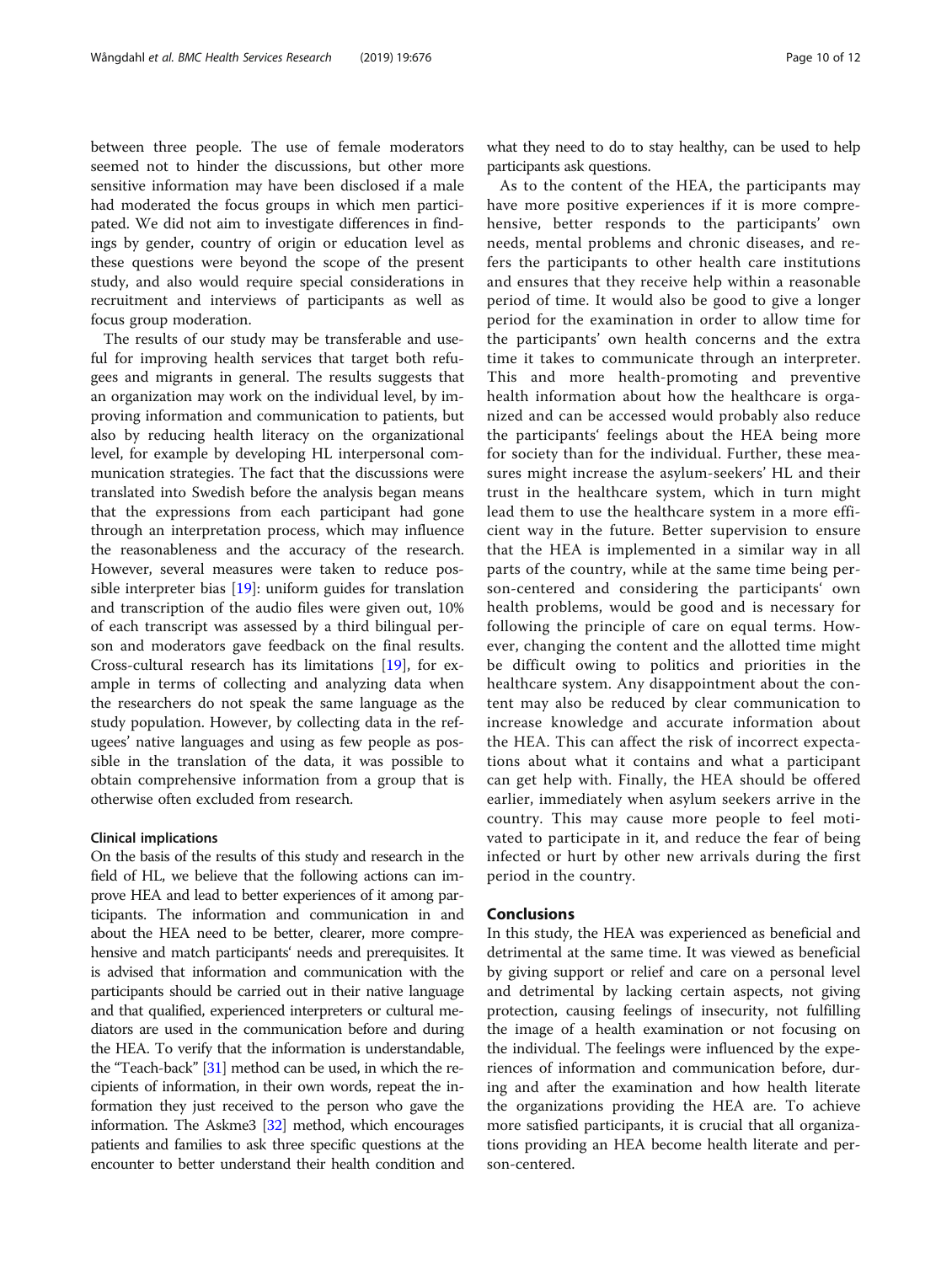## <span id="page-10-0"></span>Additional file

[Additional file 1:](https://doi.org/10.1186/s12913-019-4484-4) Interview guide. (DOCX 24 kb)

## Abbreviations

HEA: Health examination for asylum seekers: HL: Health literacy: HLHO: Health literate healthcare organizations

#### Acknowledgements

We thank all 28 people that participated in the study, the staff at SFI and in the civic orientation, and all the bilingual people who helped with the research project.

#### Authors' contributions

JW was responsible for data collection, data management and data analysis and wrote the manuscript as first author. LM was responsible for the study design and took active part in the data analysis. RW was responsible for the planning of the study and funding partnership. RW, PL and LM were critical revisers of the manuscript. All authors read and approved the final manuscript.

#### Authors' information

JW, MSc PH and PhD (at the time of the study PhD student at Uppsala University). Former Public Health Worker in a health promotion center in a region with many migrants. Now researcher at Uppsala University with special interest in health literacy, migration and health, teacher for cultural mediators on a national level and webmaster for the Swedish webpage for health literacy. LM is an Associate Professor and has a position as a senior lecturer at the Occupational Therapy Education at the Sahlgrenska Academy, University of Gothenburg. She has extensive experience in qualitative research, and besides health literacy her research concerns chronic pain and different areas in occupational therapy. Together with Prof. Gunnel Hensing, she introduced the concept of health literacy in the Swedish society. PL is an associate professor and senior physician in social medicine, with a current position at the Swedish Agency for Health Technology Assessment and Assessment of Social Services (SBU). RW is a professor and senior physician in social medicine, with a special interest in the equity and effectiveness of health care systems, and for migrants and other potentially vulnerable groups.

### Funding

This work was supported by the European Refugee Fund (ERF), under Grant number E 85–292:51–211-12792, and Foundation Olle Engkvist Byggmästare. The ERF partially financed the working hours spent by the first author on data collection, analysis and interpretation of data and writing of the manuscript. The Foundation Olle Engkvist Byggmästare funded the first author's travel costs during the data collection and translations made in the study.

#### Availability of data and materials

The datasets generated and/or analyzed during the current study are not publicly available due the qualitative nature of our project. Personal narratives can more readily be associated with individual respondents. Data may be made available upon reasonable request. Contact person is Josefin Wångdahl: [josefin.wangdahl@pubcare.uu.se.](mailto:josefin.wangdahl@pubcare.uu.se)

## Ethics approval and consent to participate

Ethics approval was not needed according to the regional Ethical Committee of Clinical Investigation in Uppsala, Dnr: 2013:446, based on that no personal identification numbers were collected or sensitive issues were in focus. Information letters in Arabic and Somali were distributed by teachers holding courses in Swedish for beginners or civic orientation. The letter included information about the purpose of the study, that participation was voluntary, the possibility to withdraw at any time without explanation, the confidentiality of the treatment and presentation of data and that consent to participate in the study was given by participating in a focus group. The same information was repeated verbally in the participants' native language at the beginning of each focus group. Oral informed consent was used because there was a risk that a written one would prevent potential participants from participating in the study. This, because they have low

confidence in the authorities and do not want to sign documents with their personal data. All participants gave their consent to be included in the study.

## Consent for publication

Not applicable.

#### Competing interests

The authors declare that they have no competing interests.

#### Author details

<sup>1</sup>Department of Public Health and Caring Sciences, Uppsala University Uppsala Science Park, Box 564, 751 22 Uppsala, Sweden. <sup>2</sup>Institution of Department of Neuroscience and Physiology/Occupational Therapy, University of Gothenburg, Box 455, 405 30 Göteborg, SE, Sweden.

## Received: 10 September 2018 Accepted: 28 August 2019 Published online: 18 September 2019

#### References

- 1. Global trends forced displacement in 2015 [http://www.unhcr.org/5764](http://www.unhcr.org/576408cd7.pdf) [08cd7.pdf.](http://www.unhcr.org/576408cd7.pdf) Accessed 8 Dec 2016.
- 2. Norredam M, Mygind A, Krasnik A. Access to health care for asylum seekers in the European Union--a comparative study of country policies. Eur J Public Health. 2006;16(3):286–90.
- 3. Bishop D, Altshuler M, Scott K, Panzer J, Mills G, McManus P. The refugee medical exam: what you need to do. J Fam Pract. 2012;61(12):E1–E10.
- 4. Frederiksen HW, Kamper-Jorgensen Z, Agyemang C, Krasnik A, Norredam M. Health-reception of newly arrived documented migrants in Europe--why, whom, what and how? Eur J Public Health. 2013;23(5):725–6.
- 5. SOSFS 2013:25 Socialstyrelsens föreskrifter och allmänna råd om hälsoundersökning av asylsökande m.fl. [SOSFS 2013:25 Regulations and general advice on health examination of asylum seekers and others ]. <http://www.socialstyrelsen.se/publikationer2013/2013-9-5> . Accessed 2 Mar 2017.
- 6. Hälso- och sjukvård åt asylsökande under år 2014 [Health care for asylum seekers in 2014] [http://skl.se/download/18.e79aa5215143dd034b46c84/144](http://skl.se/download/18.e79aa5215143dd034b46c84/1449741394836/SKL-asyluppfoljning-2015.pdf) [9741394836/SKL-asyluppfoljning-2015.pdf](http://skl.se/download/18.e79aa5215143dd034b46c84/1449741394836/SKL-asyluppfoljning-2015.pdf). Accessed 3 Mar 2017.
- 7. Jonzon R, Lindkvist P, Johansson E. A state of limbo--in transition between two contexts: health assessments upon arrival in Sweden as perceived by former Eritrean asylum seekers. Scand J Public Health. 2015;43(5):548–58.
- Lobo Pacheco L, Jonzon R, Hurtig AK. Health assessment and the right to health in Sweden: asylum seekers' perspectives. PLoS One. 2016; 11(9):e0161842.
- 9. Wångdahl J, Lytsy P, Mårtensson L, Westerling R. Health literacy and refugees' experiences of the health examination for asylum seekers - a Swedish cross-sectional study. BMC Public Health. 2015;15:1162.
- 10. Sorensen K, Van den Broucke S, Fullam J, Doyle G, Pelikan J, Slonska Z, Brand H, Consortium Health Literacy Project E. Health literacy and public health: a systematic review and integration of definitions and models. BMC Public Health. 2012;12:80.
- 11. Brach C, Keller D, Hernandez B, Bauer C, Parker R, Dreyer B, Schyve P, Lemerise JA, Schillinger D. Ten attributes of health literate health care organizations. Discussion paper. Washington (DC): Institute of Medicine; 2012.
- 12. Krueger R, Casey M. Focus groups. A practical guide for applied research. 4th Edition ed. Thousand Oaks: Sage Publications, Inc; 2009.
- 13. Kitzinger J. Qualitative research. Introducing focus groups. Bmj. 1995; 311(7000):299–302.
- 14. Dahlin Ivanoff S, Hultberg J. Understanding the multiple realities of everyday life: basic assumptions in focus-group methodology. Scand J OccupTher. 2006;13:125–32.
- 15. Migrationsverket [The Swedish Migration Agency]. Asylumseekers in Sweden 2000-2015. [https://www.migrationsverket.se/English/About-the-](https://www.migrationsverket.se/English/About-the-Migration-Agency/Facts-and-statistics-/Statistics/Overview-and-time-series.html)[Migration-Agency/Facts-and-statistics-/Statistics/Overview-and-time-series.](https://www.migrationsverket.se/English/About-the-Migration-Agency/Facts-and-statistics-/Statistics/Overview-and-time-series.html) [html](https://www.migrationsverket.se/English/About-the-Migration-Agency/Facts-and-statistics-/Statistics/Overview-and-time-series.html) Accessed 5 Feb 2019.
- 16. Carlzén K, Zdravkovic S. Public health panorama. J WHO Region Office Eur. 2016;2(4):402-48.
- 17. Valerio MA, Rodriguez N, Winkler P, Lopez J, Dennison M, Liang Y, Turner BJ. Comparing two sampling methods to engage hard-to-reach communities in research priority setting. BMC Med Res Methodol. 2016;16(1):146.